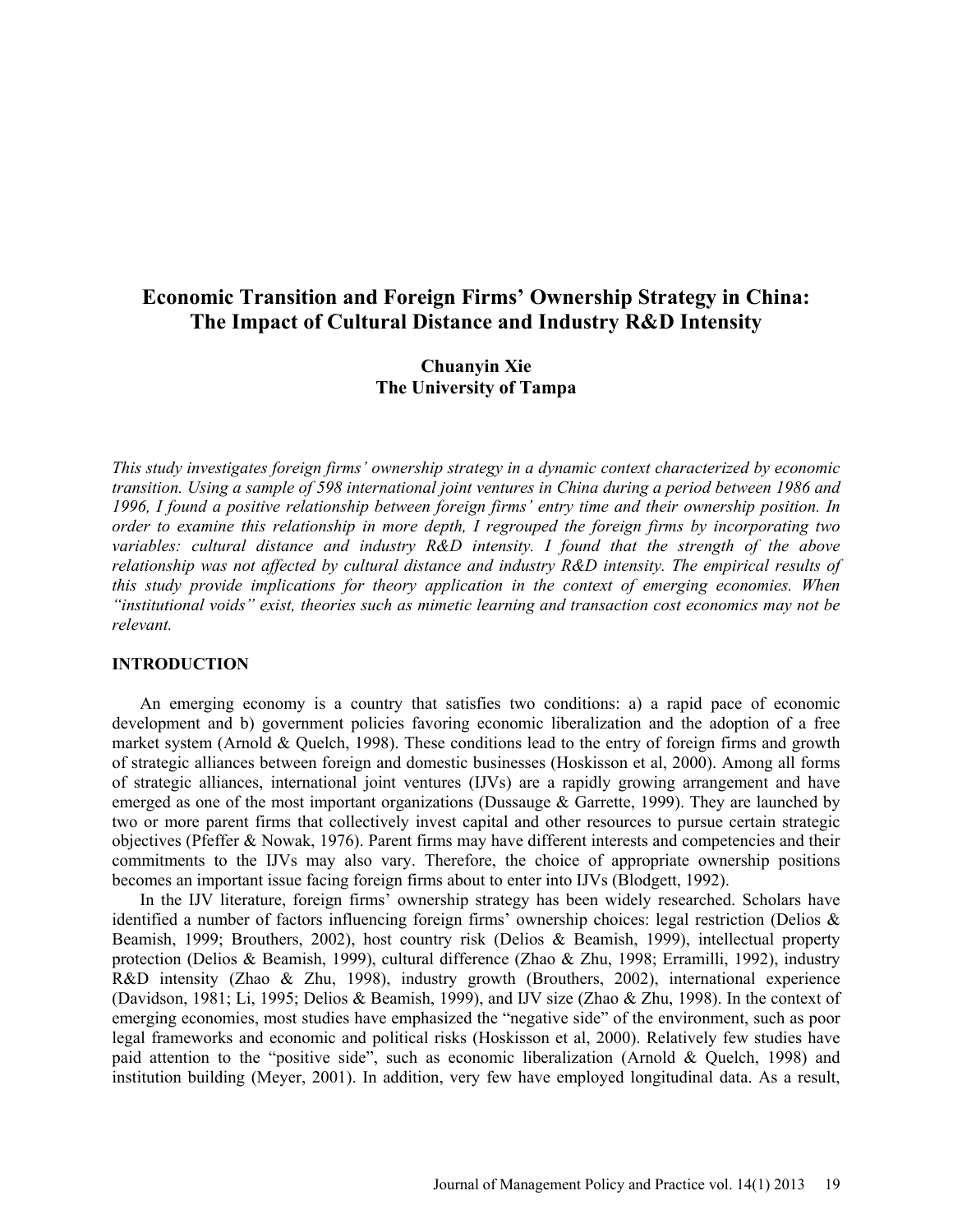little is known about how foreign firms' ownership strategy changes when a market-based economy is emerging.

This study attempts to fill the gap by investigating foreign firms' ownership choices in a dynamic context. Specifically, I focus on an early phase of China's economic transition in which the legal environment for foreign direct investment had just been clarified. I choose this phase for the following reason: both pros and cons were obvious when foreign firms were entering China during this time. On the one hand, China's economic transition was still in the early stage, so uncertainty was high. It could be very risky to invest in China. On the other hand, its institutional environment was improving. Given its huge internal market and low operating costs, its attractiveness for foreign investors could increase as it continued to transition. Would foreign firms emphasize the positive or negative side of its environment when making entry decisions? An answer to this question may provide implications for the application of different theories in a context of economic transition.

I investigate the relationship between economic transition and foreign firms' ownership strategy. It is likely that this relationship is different under different circumstances. In order to examine this relationship in more depth, I focus on two variables, cultural distance and industry R&D intensity, and study their impact on the above relationship. I use two theories, mimetic learning and transaction cost economics, to develop hypotheses. As a theoretical framework, transaction cost economics (TCE) is especially relevant in explaining the joint venture phenomenon (Kogut, 1988). Many studies have used this framework to explain foreign partners' ownership choices in IJVs (e.g., Anderson & Gatignon, 1986; Delio & Beamish, 1999; Meyer, 2001; Brouthers, 2002). Mimetic learning theory is often used to address uncertainty (Miner & Haunschild, 1995). According to Gimeno and Hoskisson (1997), foreign firms considering IJVs may obtain information and reduce uncertainty by examining and following other organizations' practices.

### **FOREIGN DIRECT INVESTMENT IN CHINA**

China is the world's largest emerging economy in terms of GDP (Hoskisson et al, 2000). Since its adoption of the "open-door" and economic reform policies in 1979, massive institutional changes have taken place. Many barriers to a market-based economic system have been dismantled (Child, 1994). Child and Tse (2001) systematically studied China's key institutional reforms and grouped them into three categories: 1) the government – open-door policy, creation of a national market and reform of stateowned enterprises (SOEs); decentralization and privatization; development of competitive domestic markets and import of foreign technology and know-how; 2) the structure of industries and firms – SOE rationalization and experiments with different forms of business; mergers and acquisitions in the context of a national market; retention of government involvement in pillar firms; 3) business-relevant intermediate institutions – managerial, professional and technical training; enlistment of support from foreign professional bodies. These efforts have brought about changes in many areas including legal, accounting, technological, finance, distribution, and management education systems. All these reforms contribute to what Meyer (2001) called "institution building".

# **Foreign Direct Investment Climate in China**

Accompanying the institutional building is China's implementation of "open-door" policy aiming at encouraging foreign direct investment (FDI). According to Luo (2001a), FDI in China has undergone three phases: 1) Phase 1 (1979-1985) – with the promulgation of the Joint Venture Law by the Chinese government, FDI began to enter China, and China experienced the initial FDI boom. The boom ended later in 1985 because of high inflation and a lack of legal clarity about FDI; 2) Phase 2 (1986-1989) – Chinese government's publication of the Provisions for the Encouragement of Foreign Investment in 1986, which clarified the legal environment for FDI and provided solutions to some major problems facing foreign-invested firms, leading to a quick recovery of FDI after 1986. The new investment boom ended in mid-1989 because of worsening economic and political conditions; 3) Phase 3 (1990 to date) – with the recognition of negative reactions from foreign investors to worsening investment climates, the Chinese government issued the Amendments to the Joint Venture Law in 1990, the Income Tax Law for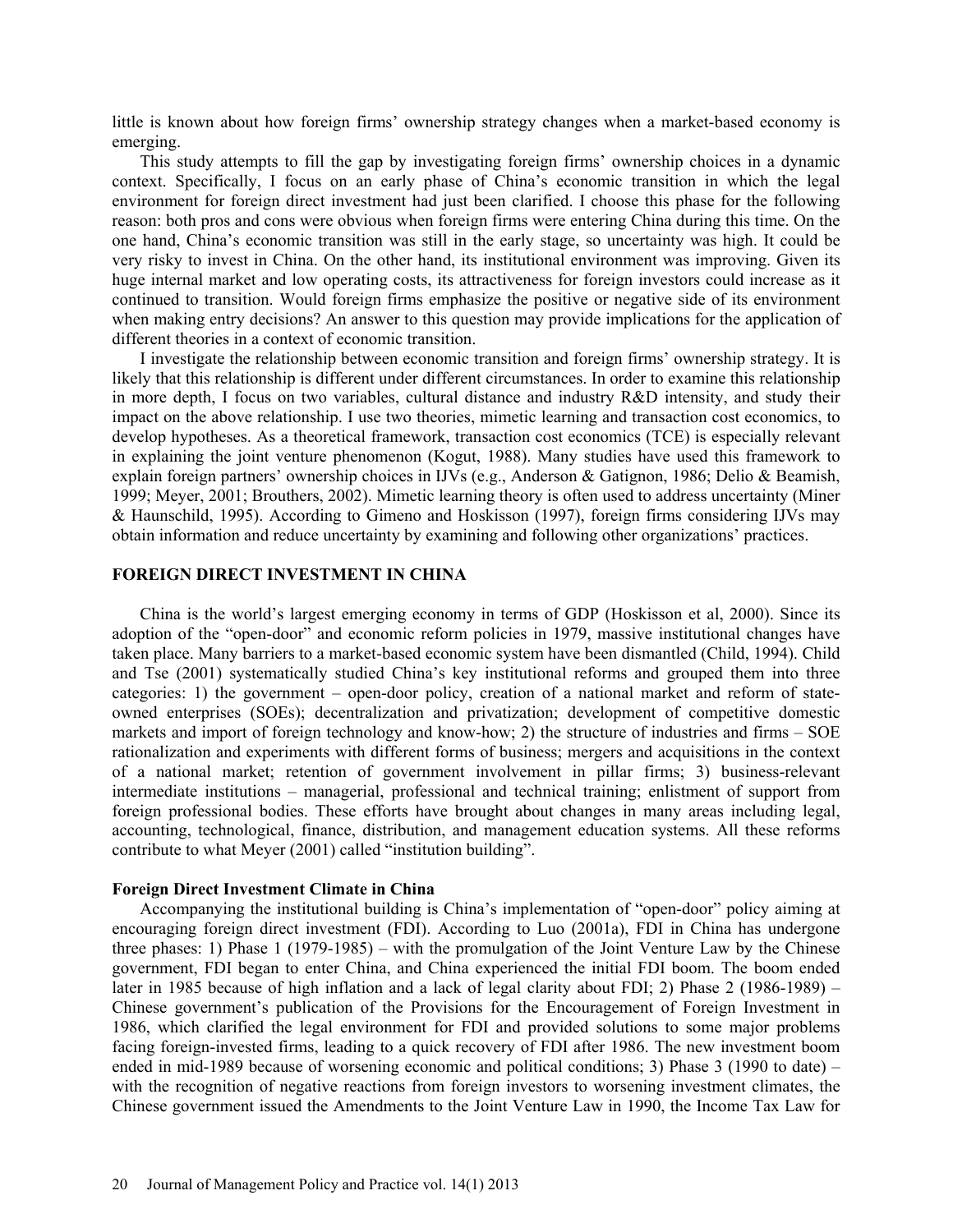Enterprises with Foreign Capital and Foreign Enterprises in 1991, and a set of other commercial laws and regulations to improve the legal environment in which foreign businesses operated. As a result, foreign investments surged again, and the average capital size of foreign-investment projects increased. After nearly three decades of reform, China has now become the largest foreign direct investment recipient (Chang  $\&$  Xu, 2008) and the most appealing host for investments (UNCTAD, 2009) in the world.

### **Complexity of Institutional Changes in China**

Although China's economic transition has led to FDI boom, it has been non-linear, displaying a mixture of progress and regress (Nee, 1992; Nolan, 1995). As Child and Tse (2001) argued, institutional changes in China are highly complex because of its formerly closed, state-dominated system. Its institutions have even developed into such a complex system that business operation depends on, to a certain degree, political influence and personal relationship, as well as on concerns for efficiency. Tan (2005) noted that China's economic transition has been subject to two opposing forces: the "iron fist" control and the "invisible hand" control which "co-exist, compete, and counteract". The early phase of economic transition, dominated by the "iron fist" control, presented an unfavorable environment for nonstate businesses. The struggle between the two forces has finally led to a more market-based, the "invisible hand" control model, though "uniquely Chinese". Tan's empirical study suggests that though China's marketization has been progressing since 1978, its entry into WTO in 2002 might be a turning point toward a more market-based control of its economy.

### **Research Setting**

A main goal of this paper requires a setting that permits using the economic (TCE) and non-economic (mimetic learning) approaches to explain foreign firms' ownership strategies in an environment which is uncertain but improving towards a market-based economy. Because legal constraints can significantly influence foreign firms' ownership choices (Delios & Beamish, 1999; Luo, 2001b), an environment with legal clarity for FDI is needed. Based on Luo's (2001a) three phases of FDI in China, I divide the environment for FDI in China into two periods. The first period is from 1979 to 1985 in which a legally clear environment for FDI was not provided. The second period, 1986 to date, has seen a clarified legal environment. I choose the second period as the research background. The second period has been characterized by the coexistence of two competing forces: "iron fist" control and "invisible hand" control. I focus on an early phase in which the "iron fist" control was significant, though the "invisible hand" had begun to influence business activities.

## **THEORIES AND HYPOTHESES**

#### **Economic Transition**

When China's economic transition was in the early phase, the "invisible hand" control was weak (Tan, 2005). Though the legal environment for FDI was clarified, the market-based rules had not been established. During this time, the institutional context was typically characteristic of what Khanna and Palepu (1997) called "institutional voids": underdeveloped capital markets, lack of reliable market information, extensive state intervention in business operations, and lack of effective mechanisms to enforce contracts. These situations can create significant uncertainties for foreign investors (Isobe et al, 2000). As a result, the early entrants were likely to shy away from high resource commitments in order to avoid risk (Johanson & Vahlne, 1977; Shan, 1991). They would assume low ownership position in their IJVs.

Though the overall uncertainty in China was high during the early stage of its economic transition, it could decrease as market-oriented institutions were gradually being established. Less uncertainty can increase China's attractiveness as an environment for FDI (Child  $\&$  Tse, 2001) and encourage foreign firms to enhance their commitment of resources (Luo, 2001a). According to Luo and O'Connor (1998), foreign firms' investment strategies have been changing in China since its adoption of the economic reform policy. I argue that their ownership strategies in IJVs would also change. Decreased risk could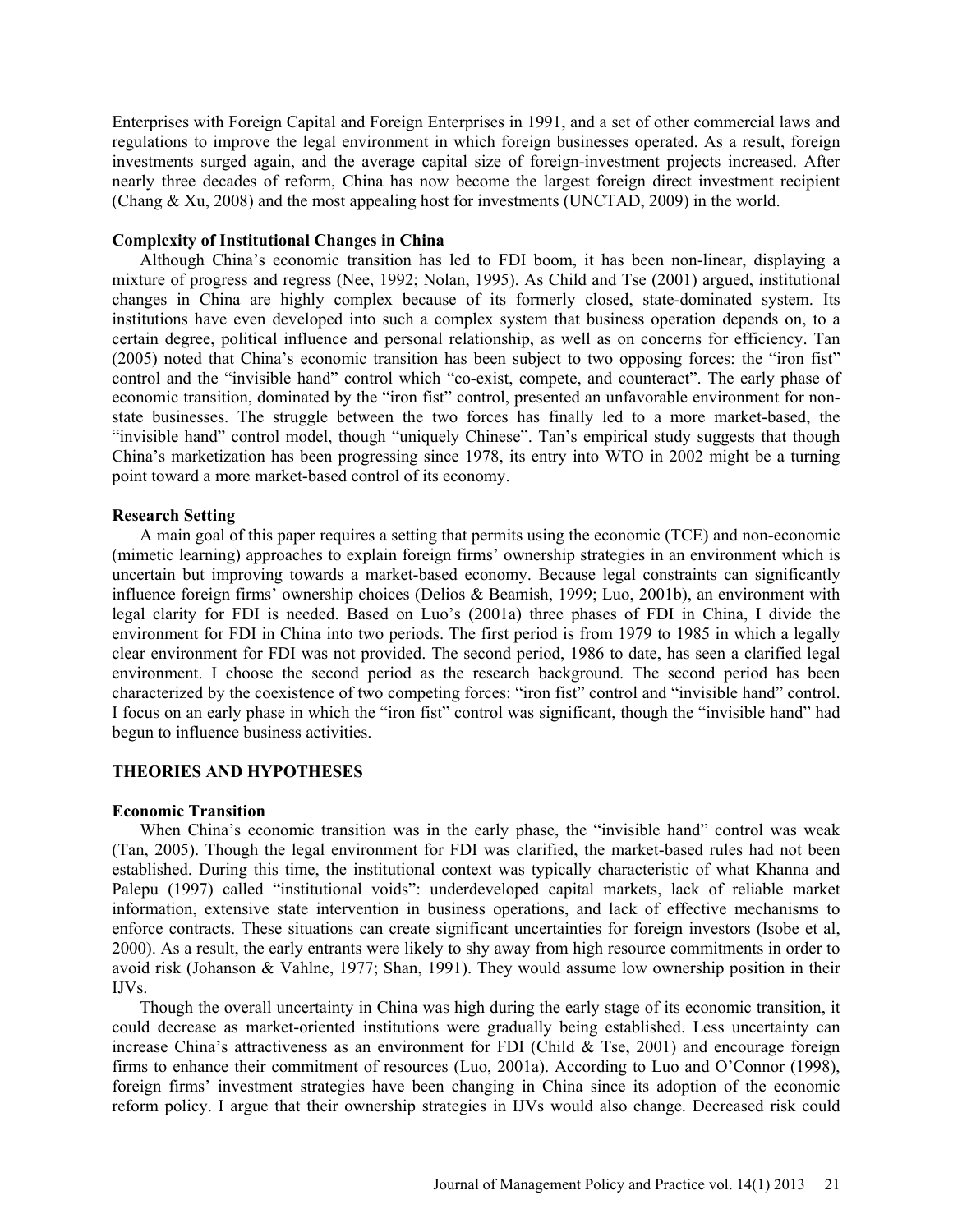encourage later entrants to commit more resources in IJVs and thus increase their ownership. Therefore, I predict a positive relationship between economic transition and foreign firms' ownership position.

In this study, I compare two groups of foreign investors distinguished by cultural distance and industry R&D intensity. Great cultural distance may have negative impact on foreign firms' ownership position (Yamin & Golesorkhi, 2010), while high industry R&D intensity could affect their ownership position positively because of need for control. When China was in its early phase of economic transition, a primary issue facing all foreign investors was to reduce risk resulting from regulatory uncertainty. Thus, I have the following hypothesis:

*Hypothesis 1: There is a positive relationship between foreign firms' entry time and their ownership position, regardless of cultural distance and industry R&D intensity.* 

In the following sections, I examine in more depth the positive relationship between foreign firms' entry time and their ownership position. I argue both cultural distance and industry R&D intensity may affect the strength of the positive relationship. I use mimetic learning theory to explain the impact of cultural distance and use Transaction Cost Economics to explain the impact of industry R&D intensity.

### **Cultural Distance and Mimetic Learning**

Organizational learning theorists have contended that organizations learn from the experience of others (Miner & Haunschild, 1995; Baum & Ingram, 1998), imitating or avoiding specific actions or practices based on their perceived impact (Cyert & March, 1963). Miner and Haunschild (1995) used "mimetic learning" to describe an organization's obtaining information from other organizations in its decision-making when facing uncertainty. Uncertainty is a powerful force that encourages learning and imitation (DiMaggio & Powell, 1983). Learning can reduce uncertainty (Baum et al, 2000). When a firm is experiencing problems in an uncertain environment, it is likely to turn to other firms for information (Baum & Amburgey, 2001) and model itself after those it perceives to be successful in a similar set of environmental conditions (DiMaggio & Powell, 1983). Even unsuccessful organizations can provide valuable implications for others (Baum & Amburgey, 2001). The benefits of mimetic learning can be considerable because it may yield viable solutions with little expenses (Cyert and March, 1963).

When a firm goes global, one important source of uncertainty is cultural distance between the home and host countries (López-Duarte & Vidal-Suárez, 2010). Cultural distance affects foreign firms' ownership strategies because it creates uncertainty about cooperation with the local firms (Kogut  $\&$ Singh, 1988). The larger the cultural distance, the more uncertainty the foreign firms would face. According to the mimetic learning theory, they may turn to other firms for possible solutions because this practice requires no specific investments and has little risk exposure (Baum & Amburgey, 2001).

When China was in its early phase of economic transition, there was very little experience the early entrants could borrow from the IJV population. As argued above, they would commit limited resources and assume low ownership position in order to reduce risk. It can also be assumed that the levels of resource commitments would be different among the early entrants. According to Kogut and Singh (1988), large cultural distance could lead the investing firms to choose less risky entry modes. In the context of China, therefore, the early entrants of large cultural distance would be likely to choose lower ownership position than those of small cultural distance.

Learning and experience in the host country can encourage foreign firms to make further investments (Chang, 1995). Empirical studies have suggested a positive relationship between host country experience and foreign firms' ownership position (Davidson, 1981; Li, 1995; Delios & Beamish, 1999). Johanson and Vahlne (1977) used "incremental commitment" to address a situation in which foreign firms gradually increase their resource commitments with an accumulation of experience in the host country. According to Chang and Rosenzweig (2001), incremental commitment can also apply to the choice of cooperative entry mode in an uncertain environment. In China, early investors could increase their ownership position through further investments in their IJVs or adopt higher ownership position when investing in other projects (Vanhonacker, 1997).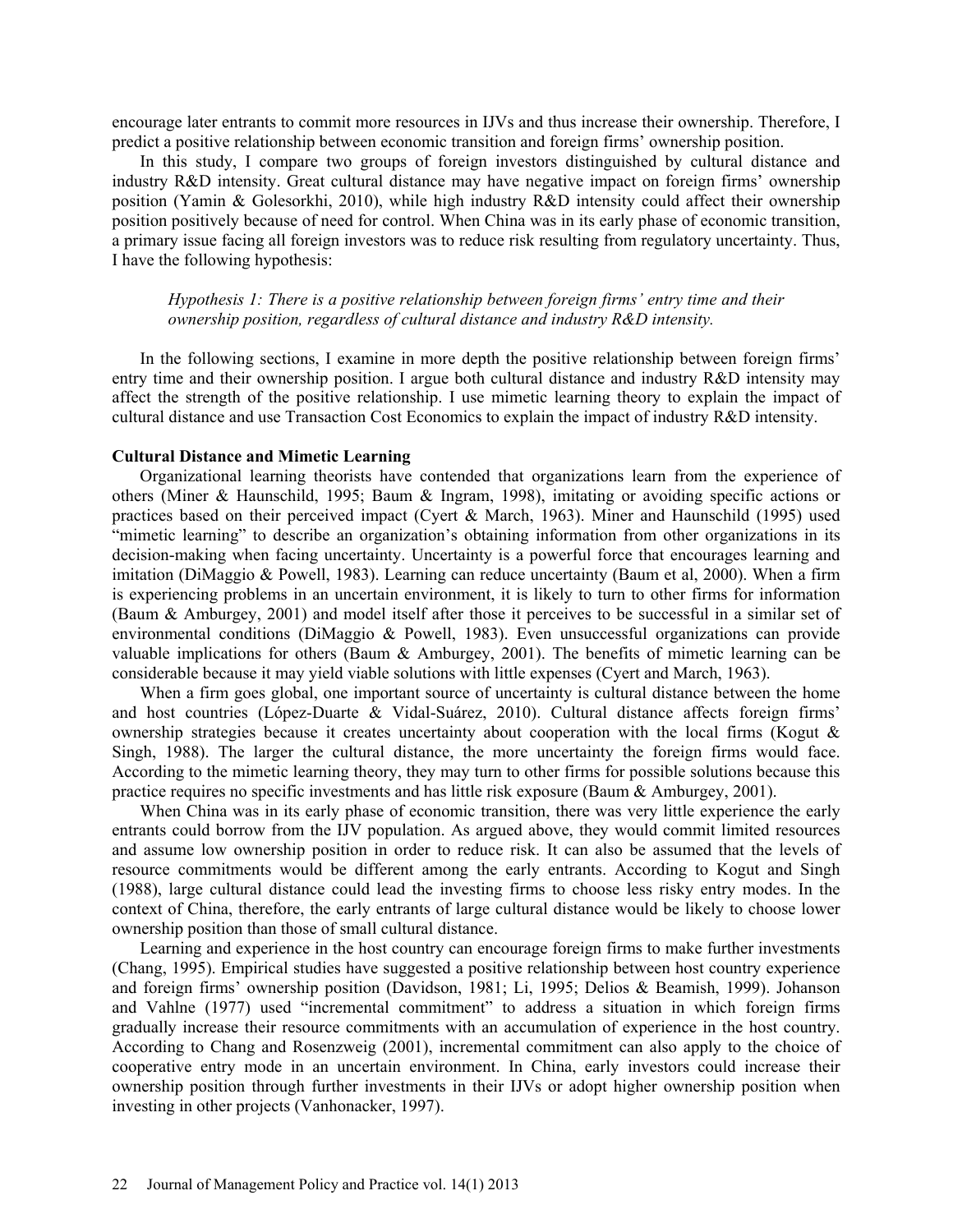Compared with early entrants, late movers have chances to learn at their entry from other foreign firms entering earlier. They can learn through different ways, such as reading about other foreign investors' experiences and practices from trade journals, listening to lectures about the country, observing their operations there, etc. (Baum and Amburgey, 2001). It may be argued that in the emerging economy of China, if the late movers have seen increased commitments of the early entrants in their IJVs, they would be likely to follow the early entrants' practices and commit more resources at their entry. Though learning may have positive impact on resource commitments and thus ownership position, the learning curve for firms of large cultural distance could be steeper than that for firms of small cultural distance. As China's economy transitions, later entrants may assume higher ownership position, but the degree of ownership increase is likely to be different. Small cultural distance may have less impact on ownership change than large cultural distance over time. The above arguments are illustrated in Figure 1. Therefore, I develop the following hypothesis based on the mimetic learning theory:

*Hypothesis 2: The positive relationship between foreign firms' entry time and ownership position is stronger when cultural distance is large than when cultural distance is small.* 



**FIGURE 1 A COMPARISON OF FOREIGN INVESTORS OF** 

a. Foreign firms with large cultural distance: solid line b. Foreign firms with small cultural distance: dotted line

### **Industry R&D Intensity and Transaction Cost Economics**

Transaction cost economics (TCE) "is preoccupied with economizing" (Williamson, 1996) and is often used to explain organizational design and structure in economic terms (Williamson, 1975; 1979; 1985). It can also be employed to explain inter-partner relationships in IJVs (Hamel, 1991). Particularly, it is helpful for understanding ownership structures in IJVs (Anderson & Gatignon, 1986; Gatignon & Anderson, 1988; Gomes-Casseres, 1989a). Under the TCE framework, a joint venture can be viewed as an organization in which two or more firms transact (Kogut, 1988). How parent firms make governance choices will depend on which choice can minimize transaction costs (Peng & York, 2001).

Williamson (1975) noted that contractual relations are problematic in organizations based on his two behavioral assumptions: bounded rationality and opportunism, which are influenced by the degree of uncertainty surrounding the transactions. Transaction costs are known to be high in emerging economies (Hoskisson et al, 2000). A main reason is high uncertainty resulting from poorly developed legal systems that allow the existence of "opportunism, rent shifting, bribery, and corruption" (Nelson et al, 1998). Though transaction costs can be a big concern for foreign firms, the transactional relationship is controllable (Root, 1988). Empirical studies suggest that foreign firms can choose high ownership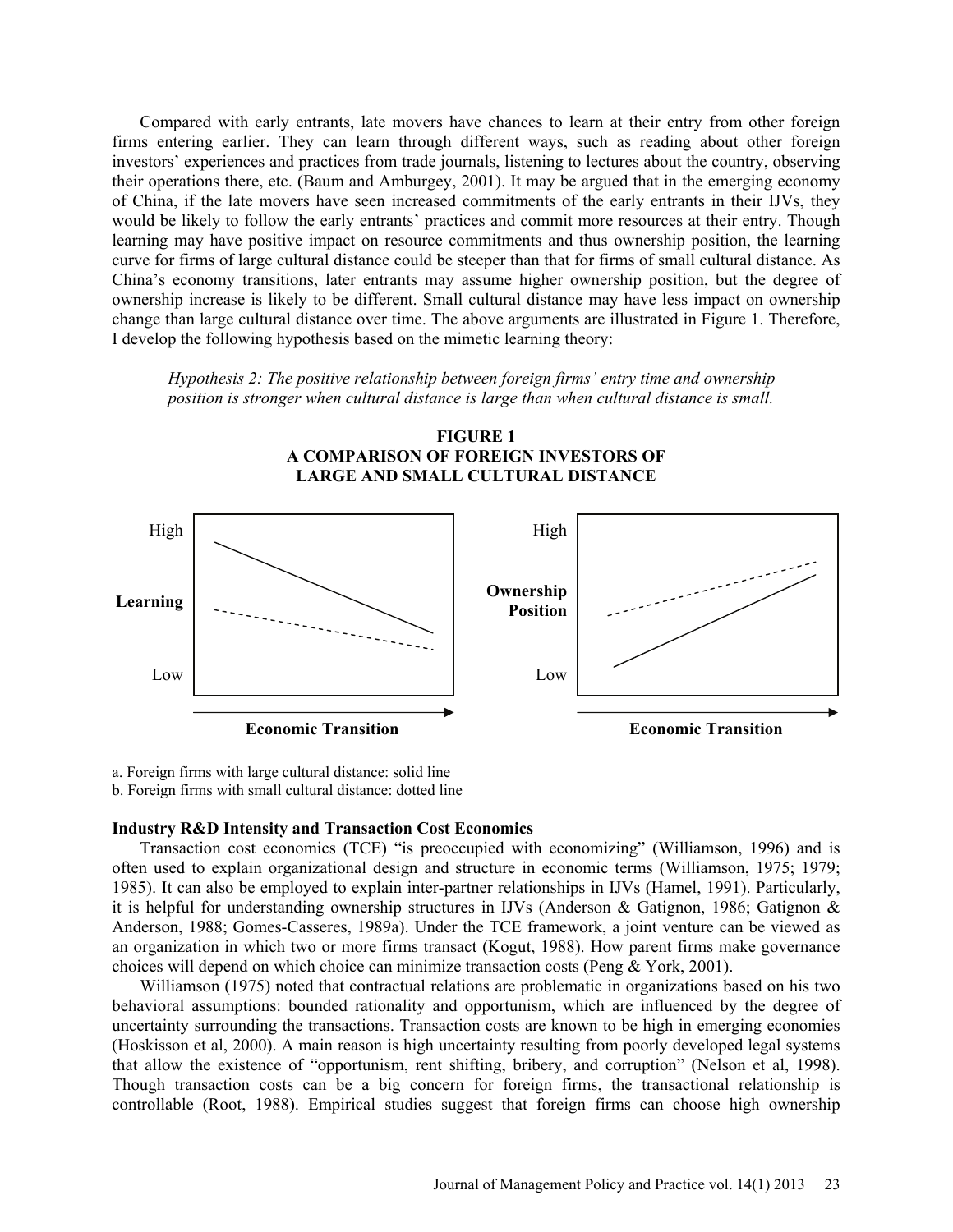position to control possible opportunism when they enter the emerging markets (Luo, 2001b; Meyer, 2001).

Although the lack of strong legal frameworks can lead to opportunism in business activities (Nelson et al, 1998), it is not likely that different industries have the same level of opportunism. In China, a main goal for Chinese firms to establish IJVs is to learn more advanced technologies from their foreign partners (Yan & Gray, 1994). Given its poor protection of property rights (Child & Rodrigues, 2000; Isobe et al, 2000; Child & Tse, 2001), foreign firms have reasons to worry about the safety of their technologies when they choose to enter industries with high R&D intensity. They would seek protection of their proprietary knowledge from leakage and infringement (Isobe et al, 2000; Meyer, 2001).

Hypothesis 1 suggests that early entrants would be more likely to use low ownership position for the purpose of minimizing risk, but there could be a difference in different industries. It may be argued that high R&D intensity industries necessitate more ownership for foreign partners to control their IJVs than low R&D intensity ones. In the early phase of economic transition, most Chinese firms were not familiar with the market-based "rule of game" (Vanhonacker, 1997). They might seek short-term interests (Vanhonacker, 1997; Deng, 2001) and display a low level of transparency (Child & Rodrigues, 2000), which would facilitate opportunism or free riding (Isobe et al, 2000; Deng, 2001). Therefore, it might be important for the foreign partners to have more control in high R&D intensity industries.

Though transaction costs could be high during the early phase of its economic transition, China has been making efforts to improve its business environment by gradually establishing market-oriented institutions since early 1980s. According to North (1990), efficient markets depend on supporting institutions that can provide formal and informal rules of the game for business activities. In emerging economies, the establishment of institutions can help reduce uncertainty, thus reducing transaction costs (Meyer, 2001). As the economic transition continues, the local firms are likely to behave less opportunistically because the invisible hand of the market is an "evolutionary selection mechanism" which would delete opportunistic actors (Hill, 1990). As a result, the later entrants in high R&D intensity industries might not need high levels of control in order to contain opportunism as the early entrants would need if all other things are equal.

In low R&D intensity industries, opportunism is relatively low, leading to relatively low concerns for transaction costs on the part of foreign firms, regardless of the stages of economic transition. According to Hypothesis 1, economic transition could have positive impact on foreign firms' ownership position in their IJVs. Different industries may have different implications for this relationship. Given the following two arguments: 1) early entrants in high R&D intensity industries could assume higher ownership position than those in low R&D intensity industries and 2) economic transition would help reduce transaction costs, making high control less necessary in high R&D industries, I hypothesize:

*Hypothesis 3: The positive relationship between foreign firms' entry time and ownership position is weaker in high R&D intensity industries than in low R&D intensity industries.* 

### **METHODOLOGY**

### **Data**

Data for testing the hypotheses in this study were collected from Yearbooks in China. Information about IJVs was obtained from the *Almanac of Foreign Economic Relations and Trade of China* published annually by the Ministry of Foreign Economic Relations and Trade. The database includes 7957 IJVs established between 1979 and 1996, with their investors coming from over 40 countries and regions. The database presents the following information: IJV names, parent firms, locations, business scope, total investment amount, foreign equity share, foreign capital contribution, contractual duration, and registered capital. It is generally considered to be reliable (Chow, 1986) and has been widely used by researchers (e.g., Beamish & Wang, 1989; Pan, 1996; Pan, 1997). For the purpose of this study, I used the data during a period from 1986 to 1996. In order to obtain information regarding industry R&D intensity, I collected raw data related to industry-level R&D expenses from *China Statistical Yearbook on Science and*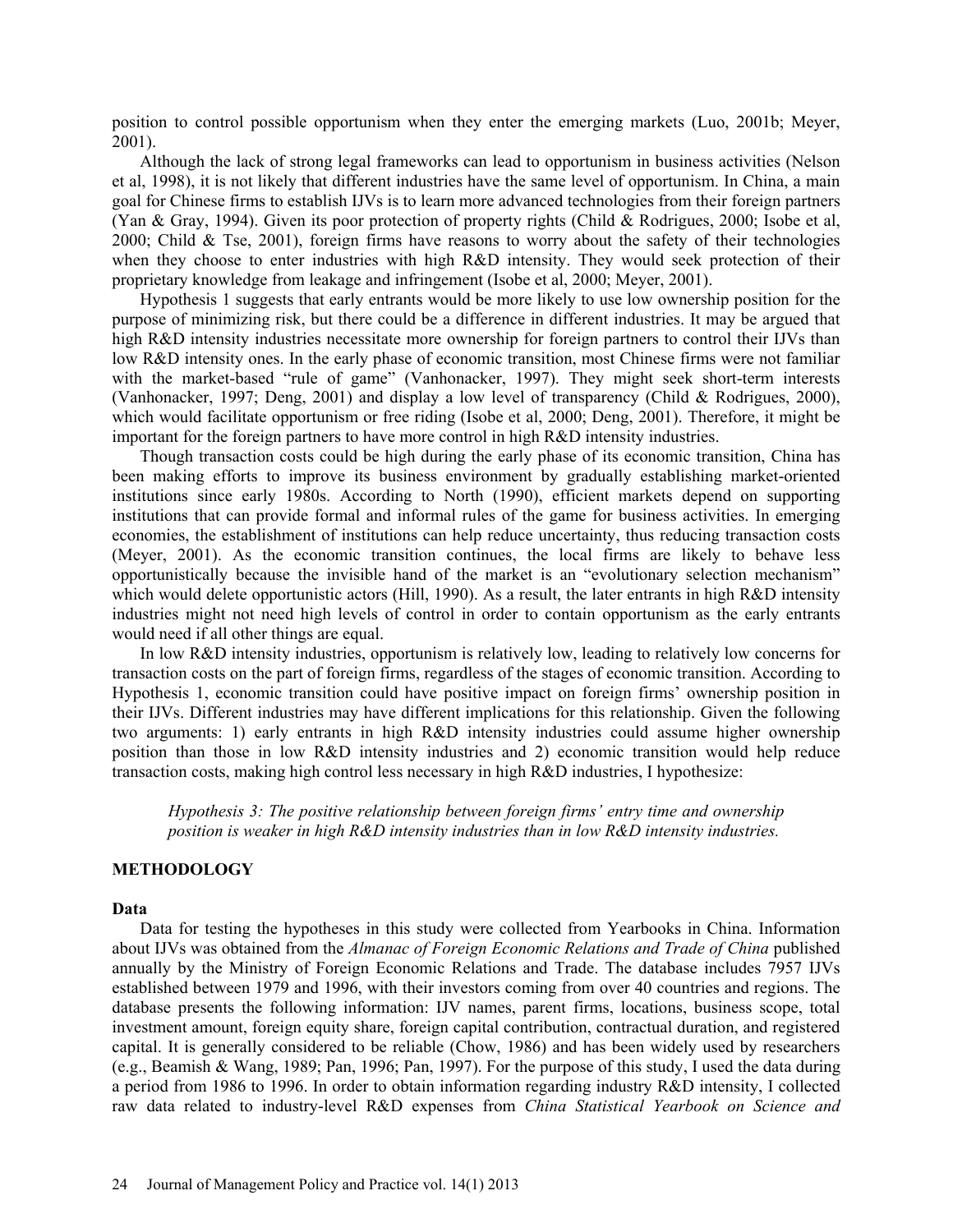*Technology* and raw data related to total sales of each industry from *China Industrial Economic Statistical Yearbook* and *China Statistical Yearbook*.

Five criteria were used to select the sample. First, the sample was restricted to manufacturing industries. Foreign firms have different "strategic competency, control necessity, and underlying objectives" in manufacturing and service industries (Luo, 2001b). Second, only those IJVs with two partners were included. Investment strategies are often different in joint ventures with two and multiple partners (Pan, 1996). Third, only those foreign firms that entered China the first time were included. Research suggests host country experience reduces foreign firms' perception of uncertainty, thus affecting their ownership strategy when they form cooperative relationships with the local firms (Chang, 1995; Delios & Beamish, 1999; Luo, 2001c). Fourth, foreign investors were restricted to three sources, Hong Kong, the United States, and Western Europe, in order to examine the impact of cultural distance. Finally, to assess the impact of industry R&D intensity, I chose three highest R&D intensity industries and three lowest R&D intensity industries, as shown in Table 1. The three highest R&D intensity industries were electronic and communications, pharmaceutical products, and instrument and office machinery. The three lowest R&D intensity industries included garment and other fiber products, furniture, and food manufacturing.

The final sample included 598 foreign investors, with about 54 in each year during an 11- year period of time. Among all those foreign firms, 237 invested in the three highest R&D intensity industries, while 361 in the three lowest R&D intensity industries. 241 were from the United States and Western Europe, and 357 were from Hong Kong.

**TABLE 1 HIGH AND LOW R&D INTENSITY INDUSTRIES** 

|                            | High R&D Intensity Industries                                                  | Low R&D Intensity Industries |          |           |                       |      |
|----------------------------|--------------------------------------------------------------------------------|------------------------------|----------|-----------|-----------------------|------|
|                            | Electronic $\&$<br>Pharmaceutical<br>Instruments<br>Communications<br>Products |                              | Garments | Furniture | Food<br>manufacturing |      |
| R&D<br>Intensity<br>$(\%)$ | 1.83                                                                           | 1.57                         | 1.86     | 0.16      | 0.10                  | 0.13 |
| Average $(\% )$            |                                                                                |                              | 0.13     |           |                       |      |

a. R&D intensity was measured as the ratio of R&D expenditure to the total sales in an industry.

b. R&D intensity was calculated on the basis of data from 1990 to 1996.

# **Variables and Measures**

*Ownership Position* 

Foreign firm's ownership position is the dependent variable, measured by a foreign firm's equity share in its IJV.

### *Entry Time*

It is measured by the year between 1986 and 1996 when a foreign firm formed an IJV with a local firm. I assume that there is a positive relationship between entry time and economic transition.

### *Cultural Distance*

Child and Yan (2001) classified foreign partners in IJVs located in China into four broad cultural categories: Anglo-Saxon (primarily US), Continental European, Japanese, and Overseas Chinese (primarily Hong Kong and Taiwan). Among the four categories, overseas Chinese have a similar cultural background with those in mainland China, while Anglo-Saxon and Continental European people display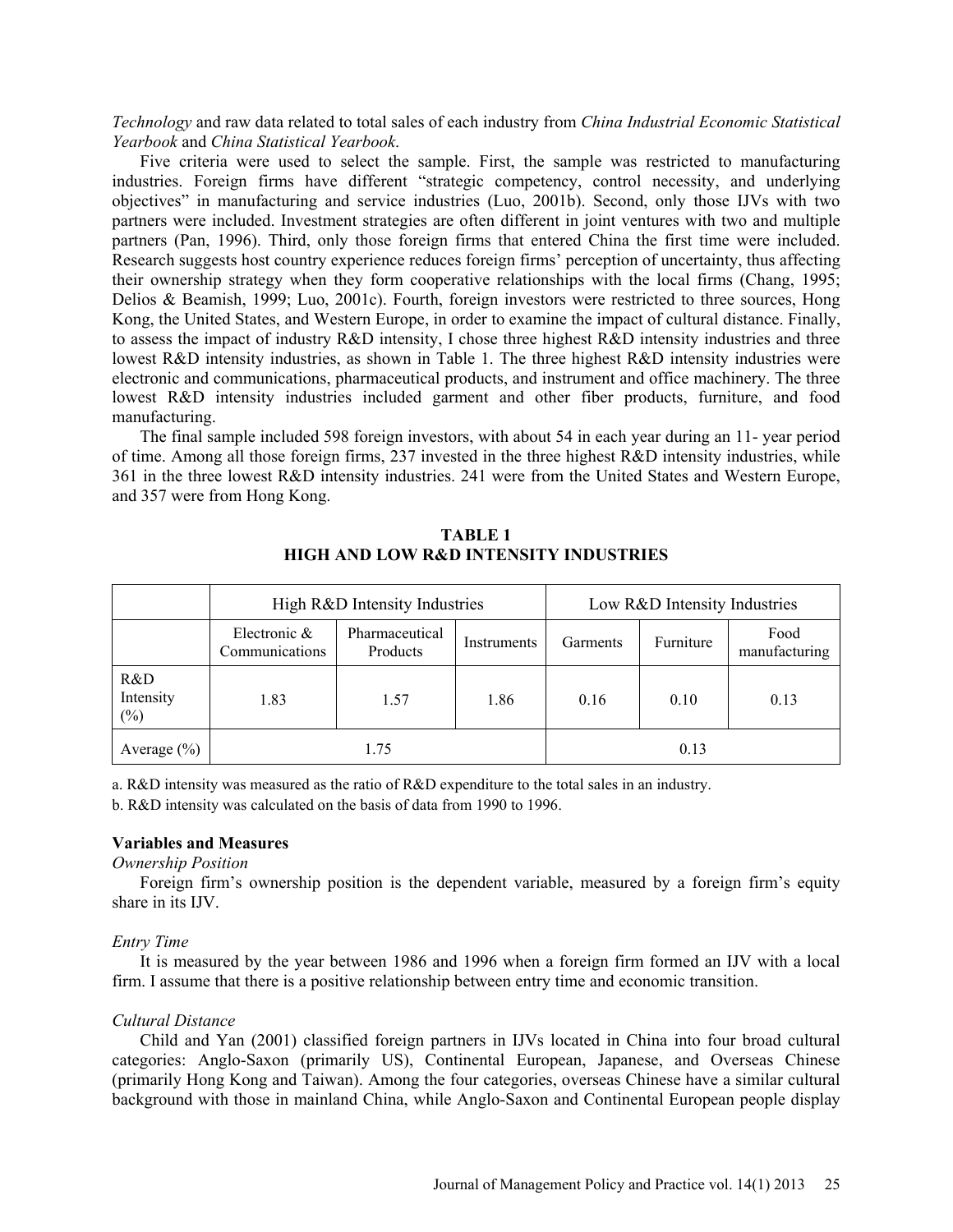relatively large cultural distance. In this study, I classified those investors from Hong Kong as having small cultural distance and those from the United States and the Western Europe (primarily France and Germany) as having large cultural distance.

### *Industry R&D Intensity*

R&D intensity was measured as the ratio of R&D expenditure to the total sales in an industry. This study used two groups of industry: high and low R&D intensity industries. The former included the three highest R&D intensity industries, while the latter included three lowest R&D intensity industries. Because the data before 1990 were not available, I calculated the average R&D intensity based on the data from 1990 to 1996 and used this value in the study.

### **Controls**

# *IJV size*

IJV size may affect foreign firms' ownership strategy. Large size requires more investments from the parent firms. High resource contributions lead to high risk. This is particularly true for foreign partners to invest in unfamiliar markets. As a result, they often opt for a low level of ownership (Luo, 1998; Pan, 1996). The size of an IJV was measured by the total amount of investment under the IJV agreement.

#### *IJV Duration*

IJV duration may affect foreign firms' ownership choices because it has implications for the degree of exposure to uncertainty (Fagre & Wells, 1982; Pan, 1996; Zhao & Zhu, 1998). The IJV duration was measured by IJV contractual duration.

#### **Data Analyses and Results**

Table 2 presents Pearson correlation coefficients of all relevant variables. As shown in the table, ownership position was significantly correlated with entry time, IJV size, and duration. Besides, the effect of entry time on size and duration was also significant.

|                      | Mean  | s.d.  |           |           |          | 4        |         |
|----------------------|-------|-------|-----------|-----------|----------|----------|---------|
| 1. Ownership         | 50.81 | 19.69 |           |           |          |          |         |
| 2. Entry time        | 90.85 | 3.04  | .504***   |           |          |          |         |
| 3. Industry          | 0.40  | 0.49  | .003      | .007      |          |          |         |
| 4. Cultural distance | 0.40  | 0.49  | .033      | $159***$  | .080     |          |         |
| 5. Size              | 7.33  | 8.65  | $.413***$ | $.605***$ | $-108**$ | $183***$ |         |
| 6. IJV duration      | 19.39 | 12.42 | $.467***$ | $.417***$ | .014     | .103     | .439*** |

| <b>TABLE 2</b>                                 |
|------------------------------------------------|
| <b>DESCRIPTIVE STATISTICS AND CORRELATIONS</b> |

a.  $n = 598$ .

b. Size: millions of dollars.

\* p < .05 \*\* p < .01 \*\*\* p < .001

To test Hypothesis 1, I ran four sets of regressions associated with two types of industries and two groups of foreign investors. Dummy coding was used for categorizing the industry types and foreign investor groups. Table 3 and Table 4 present the results of these regression analyses.

As shown in Table 3 and Table 4, foreign firms' ownership position was positively associated with the entry time, regardless of cultural distance and industry R&D intensity. Therefore, Hypothesis 1 was supported. The results also show significant impact of the control variables. In both groups of foreign investors (Table 3), IJV size and duration had a positive effect on foreign firms' ownership choice, that is,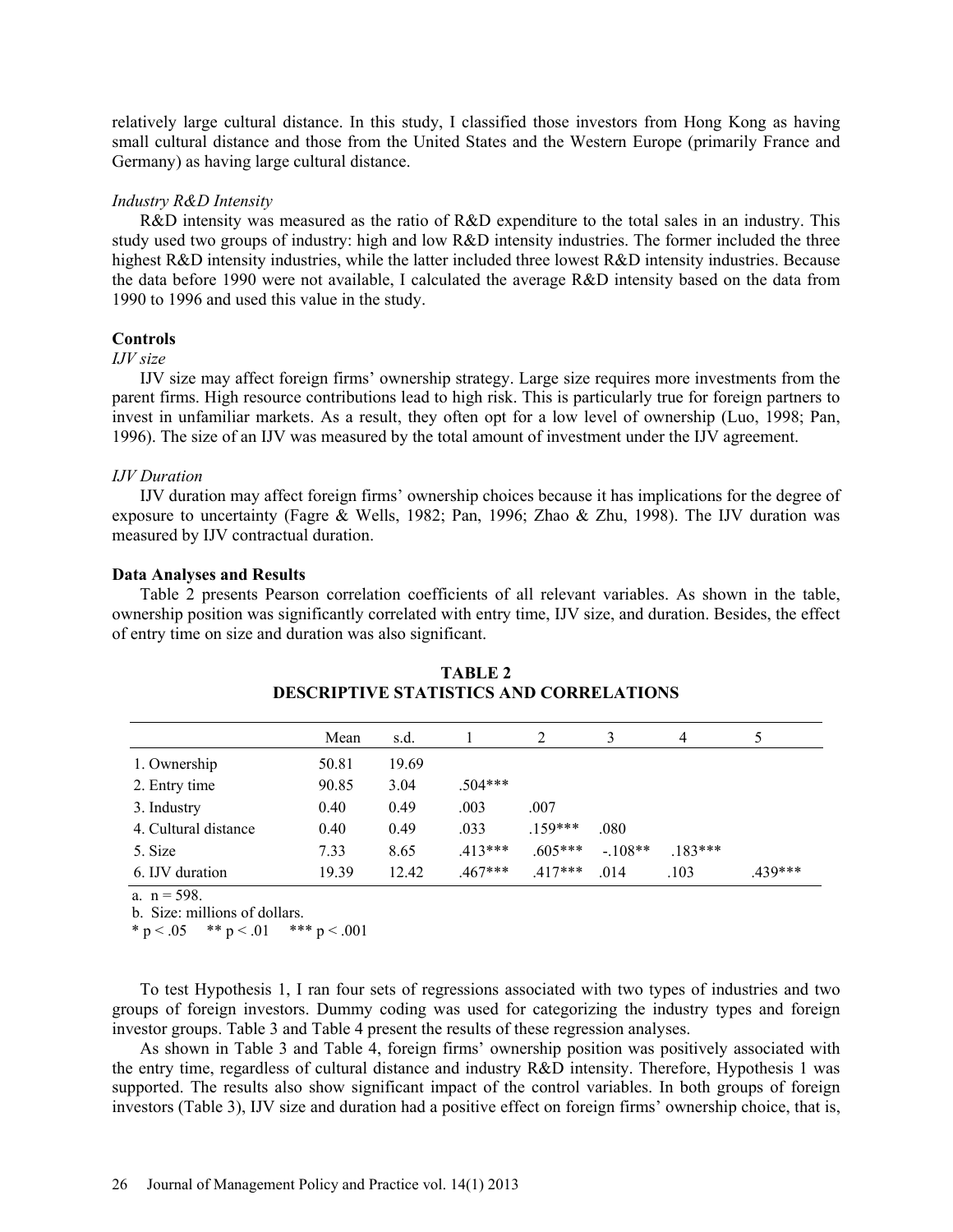the larger the IJV size and the longer the contractual duration, the higher the ownership position. In both types of industry (Table 4), duration affected the ownership position in a positive way, but IJV size did not have significant impact.

In order to examine whether the positive relationship between entry time and ownership position is stronger in the group of foreign investors with large cultural distance (Hypothesis 2) and weaker in the group of industries with high R&D intensity (Hypothesis 3), I ran two interaction tests: one between entry time and cultural distance and the other between entry time and industry R&D intensity. Table 5 presents the results of the two tests. The interaction between entry time and cultural distance was not significant, indicating that R&D intensity had no significant effect on the relationship between entry time and ownership position. As a result, Hypothesis 2 was not supported. Hypothesis 3 was not supported either for the same reason: the interaction between entry time and industry R&D intensity was not significant.

| <b>TABLE 3</b>                                              |
|-------------------------------------------------------------|
| <b>RESULTS OF REGRESSION ANALYSIS OF OWNERSHIP POSITION</b> |
| (CLASSIFIED BY CULTURAL DISTANCE)                           |

|                   | <b>Large Cultural Distance</b> |      |            |          | <b>Small Cultural Distance</b> |         |             |          |  |
|-------------------|--------------------------------|------|------------|----------|--------------------------------|---------|-------------|----------|--|
|                   | Model 1                        |      | Model 2    |          |                                | Model 1 |             | Model 2  |  |
| Variables         | $\mathbf b$                    | s.e. | b          | s.e      | b                              | s.e     | $\mathbf b$ | s.e.     |  |
| <b>Entry Time</b> |                                |      | $2.42***$  | 0.37     |                                |         | $1.98***$   | 0.41     |  |
| <b>IJV</b> Size   | $0.72***$                      | 0.13 | $0.33*$    | 0.13     | $0.54***$                      | 0.13    | 0.14        | 0.15     |  |
| Duration          | $0.46**$                       | 0.10 | $0.34**$   | 0.09     | $0.63***$                      | 0.08    | $0.53***$   | 0.08     |  |
| $\mathbf n$       | 241<br>241                     |      |            | 357      |                                | 357     |             |          |  |
| $R^2$             | .33                            |      | .44        |          | .24                            |         | .28         |          |  |
| F                 | 58.91***                       |      | $60.82***$ |          | 55.44***                       |         | 47.14***    |          |  |
| $\Delta R^2$      |                                |      |            | $.10***$ |                                |         |             | $.05***$ |  |

\* p < .05 \*\* p < .01 \*\*\* p < .001

| TABLE 4                                                     |
|-------------------------------------------------------------|
| <b>RESULTS OF REGRESSION ANALYSIS OF OWNERSHIP POSITION</b> |
| (CLASSIFIED BY INDUSTRY)                                    |

|                 | <b>High R&amp;D Intensity Industries</b> |                        |           |          |             | <b>Low R&amp;D Intensity Industries</b> |             |         |  |  |
|-----------------|------------------------------------------|------------------------|-----------|----------|-------------|-----------------------------------------|-------------|---------|--|--|
|                 | Model 1                                  |                        | Model 2   |          |             | Model 1                                 |             | Model 2 |  |  |
| Variables       | b                                        | s.e.                   | b         | s.e      | $\mathbf b$ | s.e                                     | $\mathbf b$ | s.e.    |  |  |
| Entry Time      |                                          |                        | $2.90***$ | 0.41     |             |                                         | $1.45***$   | 0.38    |  |  |
| <b>IJV</b> Size | $0.44**$                                 | 0.14                   | 0.03      | 0.14     | $0.74***$   | 0.12                                    | $0.44**$    | 0.14    |  |  |
| Duration        | $0.44**$                                 | 0.10                   | $0.28**$  | 0.09     | $0.63***$   | 0.08                                    | $0.58***$   | 0.08    |  |  |
| n               |                                          | 237                    | 237       |          |             | 361                                     |             | 361     |  |  |
| $R^2$           | .18                                      |                        | .33       |          | .34         |                                         | .37         |         |  |  |
| $\mathbf F$     |                                          | $26.16***$<br>38.24*** |           | 93.83*** |             | 69.90***                                |             |         |  |  |
| $\Delta R^2$    |                                          |                        | $.15***$  |          |             |                                         | $03***$     |         |  |  |

 $* p < 0.05$   $* p < 0.01$   $* p < 0.001$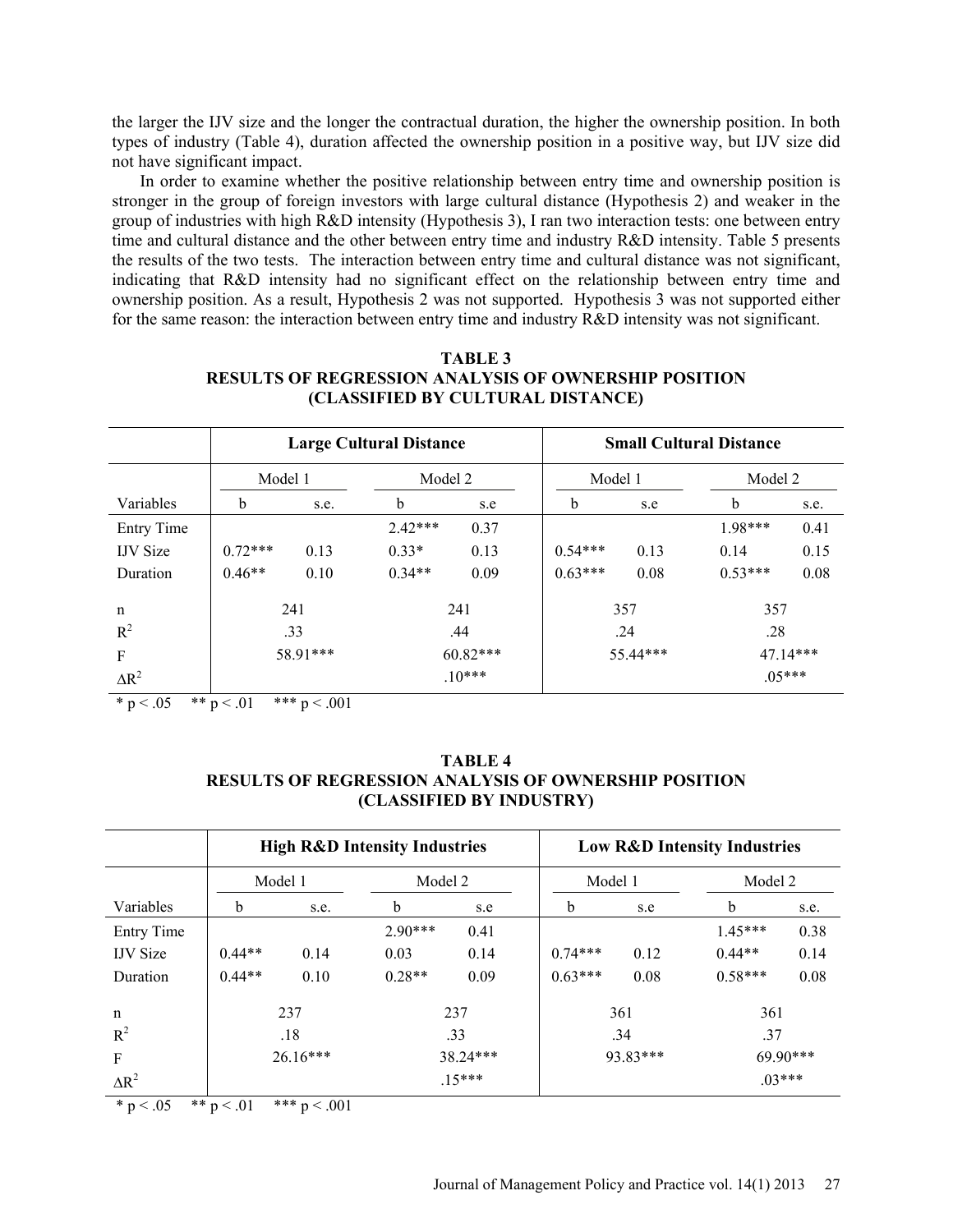| Predictor                                  | b    | s.e  | Sig. | ΔR    | Sig. |
|--------------------------------------------|------|------|------|-------|------|
| Cultural difference *<br><b>Entry Time</b> | .519 | .464 | .264 | 1.251 | .264 |
| R&D intensity $*$<br><b>Entry Time</b>     | .149 | .464 | .747 | .000  | .747 |

**TABLE 5 RESULTS OF REGRESSION FOR INTERACTION EFFECT** 

#### **DISCUSSION**

This study has two distinct but related purposes. One purpose is to investigate how foreign firms' ownership strategy changes when China moves toward a more market-based economy. I focused on an early phase of its economic transition: the overall environment was risky but gradually improving. The empirical results supported the positive relationship between economic transition and foreign firms' ownership position: the later they entered China, the higher the ownership position they assumed in their IJVs. This positive relationship may be explained from a risk minimization point of view. According to Das and Teng (2001), high perceived risk would lead partner firms to choose low ownership position. In the context of China, when the economic transition was in the early phase, risk was often perceived high because of "institutional voids" (Khanna & Palepu, 1997). In order to minimize risk, foreign partners would reduce their resource commitments.

The second purpose of this study is to examine whether the relationship between foreign firms' entry time and ownership position varies in different contexts. I focused on two factors, cultural distance and industry R&D intensity, and used mimetic learning theory and TCE as theoretical frameworks. I hypothesized that the more the foreign firms need to learn, the stronger this positive relationship. However, the empirical result did not support this hypothesis. I also hypothesized that the relationship between entry time and ownership position was weaker in high R&D intensity industries than in low R&D intensity industries, which was not supported either. Transaction costs could be high when foreign partners try to protect their intellectual properties. Therefore, they tend to use high ownership position to control their IJVs (Luo, 2001b). In this study, however, R&D intensity did not affect foreign firms' ownership choices, indicating that transaction costs might not be an important consideration.

This study makes two contributions. First, it examines foreign firms' ownership strategy in a dynamic context. Existing studies have largely used cross-sectional data to investigate the influencing factors. A static approach is problematic particularly in the emerging economies characterized by environmental dynamism. Second, the study provides implications for theory application. In the IJV literature, TCE has been widely used to explain foreign firms' ownership choices. This study suggests TCE may not apply in emerging economies where economic transition is still in the early stages. High uncertainty is probably one reason. Martinez and Dacin (1999) argued that it is problematic to use TCE to explain organizational design when it is difficult to interpret transaction costs. Another possible reason is that TCE may lose its explanatory power in a changing environment. Based on TCE, the rationale for the existence of any given organizational design is its efficiency compared to the available alternatives such as markets (Winter, 1991). According to Roberts and Greenwood (1997), the static, comparative-efficiency underpinning of TCE make no account of how organizations adopt different designs as circumstances change.

Martinez and Dacin (1999) proposed that if other alternatives prove compelling, efficiency would not be a good indicator of structural arrangement, though efficiency concerns are natural. In an uncertain environment where transaction costs are difficult to be estimated, it is not very likely that foreign partners choose ownership strategies based on calculated efficiency. The lack of transaction cost information may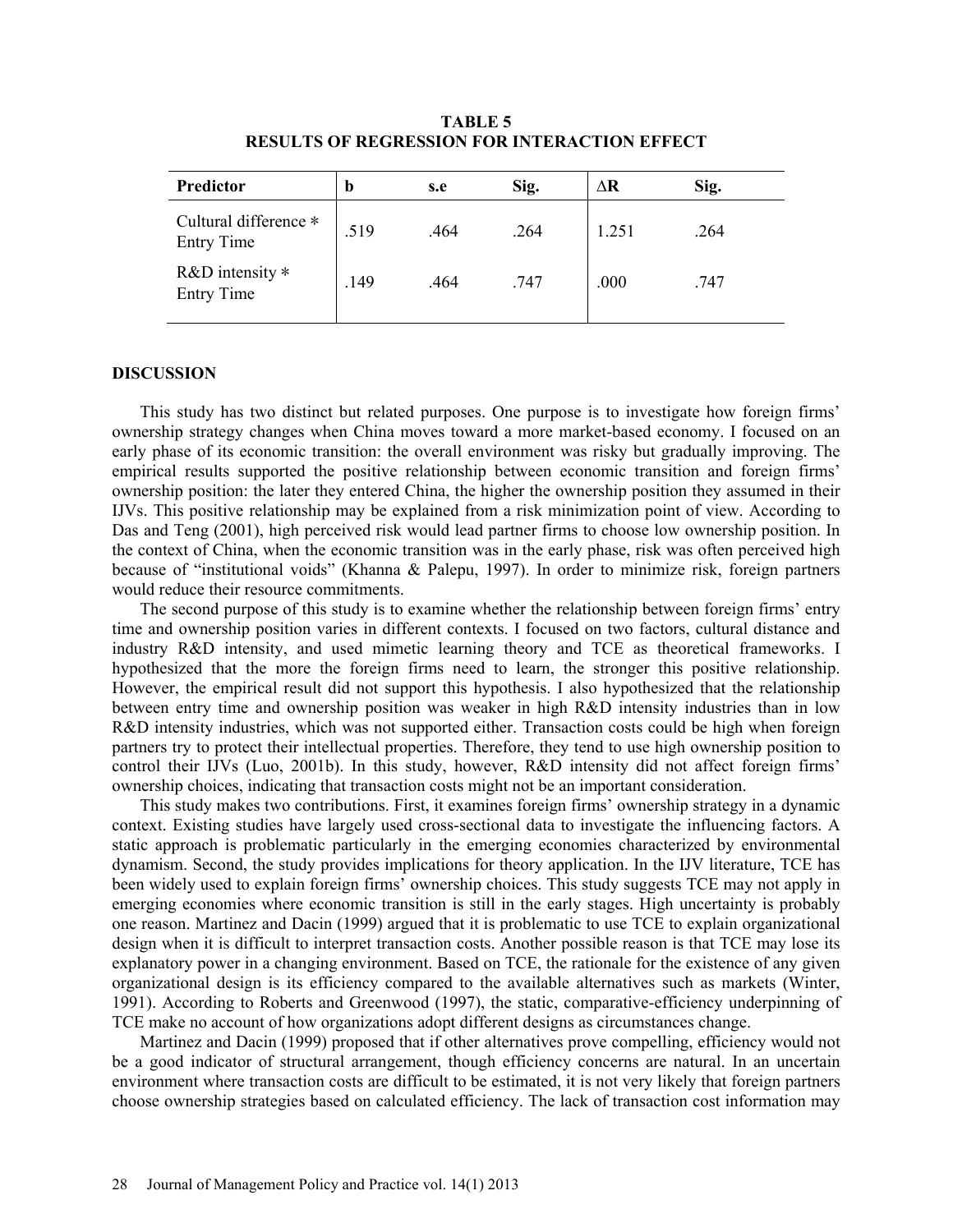compel managers to look to other sources of information, such as the actions of other firms (Thompson, 1967) and imitate what others are doing, a phenomenon which has been observed in new market entries (Haveman, 1993; Greve, 2000). However, this study indicates that mimetic learning theory may not explain foreign firms' ownership choices in a context of economic transition.

In this study, the proposed relationships were not supported on the basis of predications from TCE and mimetic learning theory. It seems we may need to explore other theoretical explanations of foreign firms' ownership strategy. According to Hoskisson and colleagues (2000), when economic transition is in the early stages, institutional theory is more helpful in explaining firm strategies because government and societal influences are particularly strong. As the market matures, other theories including TCE would become more relevant. Hypothesis 1 was developed from a risk minimization perspective. In emerging economies, risk is high because of "institutional voids" (Khanna & Palepu, 1997). The empirical evidence of this study appears to confirm the suggestion by Hoskisson and colleagues.

#### **Limitations and Future Directions**

The limitations of this study are threefold. First, it is empirically difficult to demonstrate whether the later investors actually learned from the earlier movers in their ownership choices. Though there has been much empirical evidence indicating that organizations imitate others' practices when facing uncertainty, it is not clear whether foreign investors actually learn from their counterparts in other IJVs when choosing ownership structures. Future studies may employ survey as a data source. Surveying foreign investors, rather than simply focusing on the contract terms between the foreign and local firms, may generate new insights on the learning theory and foreign investors' ownership decisions in the context of economic transition.

Second, the study did not control for two important variables because of the difficulty in obtaining data: foreign firms' size and project orientation. Firm size is often used as a control variable in IJV studies (Olk, 1997). It may affect the choice of ownership position. Large firms often have greater financial resources and capabilities to finance a project (Chang & Rosenzweig, 2001), so they may be more likely to adopt high ownership position in IJVs than small foreign firms. An IJV project may be oriented toward local markets or export-oriented. The success of projects with local market orientation will be to a large degree contingent on the host country's conditions, which are difficult to control in emerging economies (Shenkar & Von Glinow, 1994). Foreign firms may need to depend on the local partners for interpretation of information (Luo, 2001c). Therefore, high ownership position may not give them high control. In contrast, when a project is export-oriented, such a reliance on local partners is less imperative. As a result, foreign firms could assume high ownership position in order to control their IJVs and implement their overall strategy. Future research may benefit from taking into account foreign firms' size and project orientation.

Finally, the study did not include information regarding government regulations of IJV's ownership structure. The regulations, if any, would constrain foreign firms' ownership choice. However, this omission might not have significant impact on Hypothesis 2 and 3. The reason is that the two hypotheses focused on comparisons. The regulations would affect the compared groups at the same time.

## **CONCLUSION**

Choosing ownership position is an important decision in IJVs (Luo, 2001b). When foreign firms invest and establish IJVs in emerging economies like China, appropriate ownership positions can help them implement their international strategy with a minimum risk exposure. This study attempts to explore foreign firms' ownership strategy in a dynamic context. It seems foreign firms' ownership choice is affected more by the institutional environment than by cultural distance and industry R&D intensity. TCE and mimetic learning theory, which have been widely used in the West, may not be able to explain organizational design well in a context where economic transition is still in the early stages. We may need to develop "more context sensitive theories" (Child & Tse, 2001).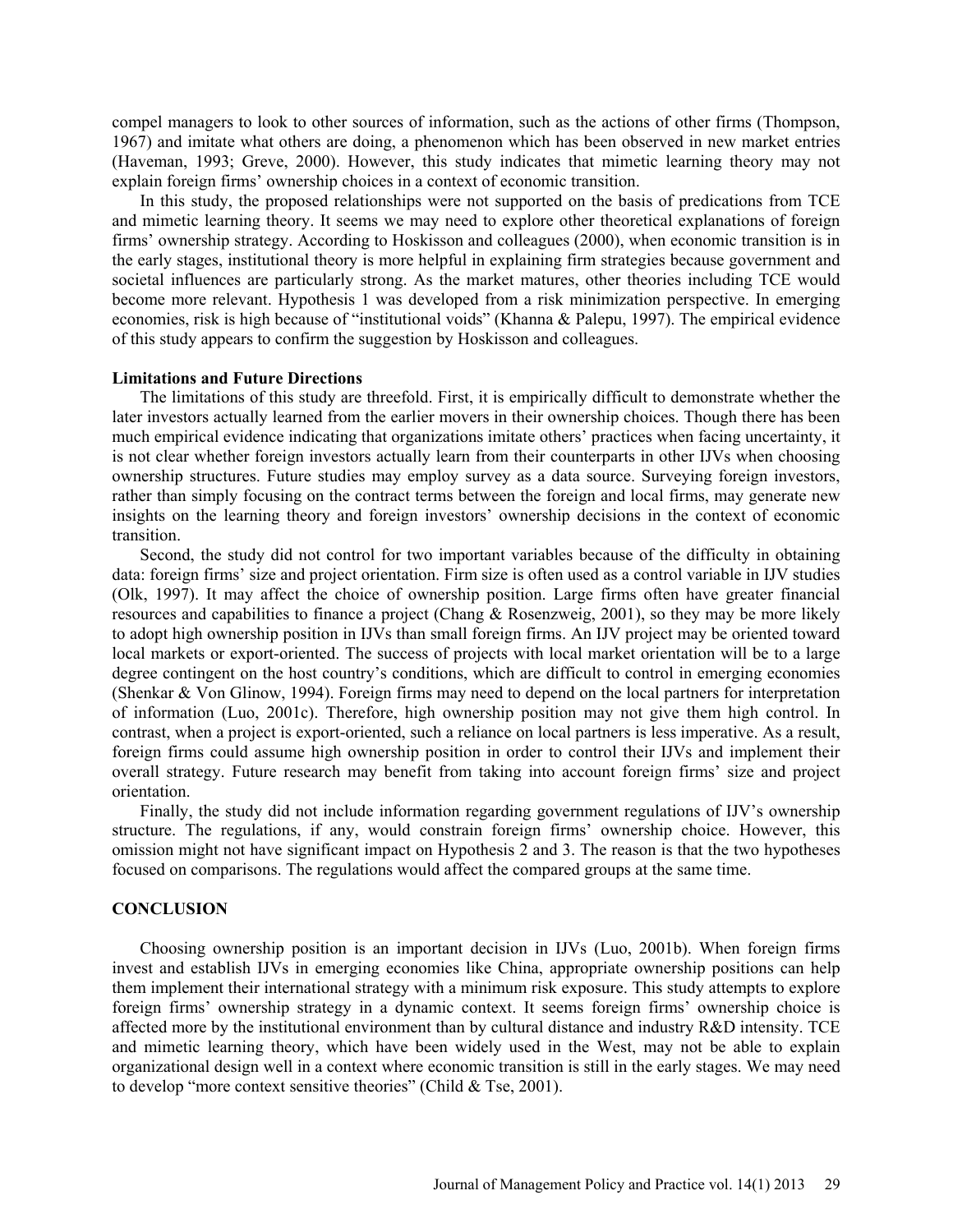# **REFERENCES**

Anderson, E., & Gatignon, H. 1986. Modes of foreign entry: A transaction cost analysis and propositions. *Journal of International Business Studies*, 17(3): 1-26.

Arnold, D. J., & Quelch, J.A. 1998. New strategies in emerging economies. *Sloan Management Review*, 40(1): 7-20.

Baum, J. A. C., & Amburgey, T. 2001. Organizational ecology. *Companion to Organizations*, 304-326. Blackwell.

Baum, J. A. C., & Ingram, P. 1998. Survival-enhancing learning in the Manhattan hotel industry, 1898- 1980. *Management Science*, 44(7): 996-1016.

Baum, J. A. C., Li, S. X., & Usher, J. M. 2000. Making the nest move: How experiential and vicarious learning shape the location of chains' acquisitions. *Administrative Science Quarterly*, 45: 766-801.

Beamish, P. W., & Wang, H. Y. 1989. Investment in China via joint ventures. *Management International Reviews*, 20(1): 57-64.

Blodgett, L. L. 1992. Research notes and communications factors in the instability of international joint ventures: an event history analysis. *Strategic Management Journal*, 13: 475-481.

Brouthers, K. D. 2002. Institutional, cultural, and transaction cost influences on entry mode choice and performance. *Journal of International Business Studies*, 33(2): 203-221.

Chang, S. J. 1995. International expansion strategy of Japanese firms: Capability building through sequential entry. *Academy of Management Journal*, 38(2): 383-407.

Chang, S. J., & Rosenzweig, P.M. 2001. The choice of entry mode in sequential foreign direct investment. *Strategic Management Journal*, 22: 747-776.

Chang, S. J., & Xu, D. (2008). Spillovers and competition among foreign and local firms in China. *Strategic Management Journal*, 29: 495-518.

Child, J. 1994. *Management in China during the age of reform*. Cambridge: Cambridge University Press.

Child, J., & Tse, D.K. 2001. China's Transition and its Implications for International Business. *Journal of International Business Studies*, 32(1): 5-21.

Child, J., & Rodrigues, S. B. 2000. Corporate governance and international joint ventures: Insights form Brazil and China. Working Paper, University of Birmingham, United Kingdom.

Child, J. & Yan, Y. 2001. National and transnational effects in international business: Indications from Sino-foreign joint ventures. *Management International Review*, 41(1): 53-75.

Chow, G. 1986. *Chinese statistics, the American statistician*, 40: 191-196.

Cyert, R. M., & March, J. G. 1963. *A behavioral theory of the firm*. Englewood Cliffs, NJ: Prentive-Hall.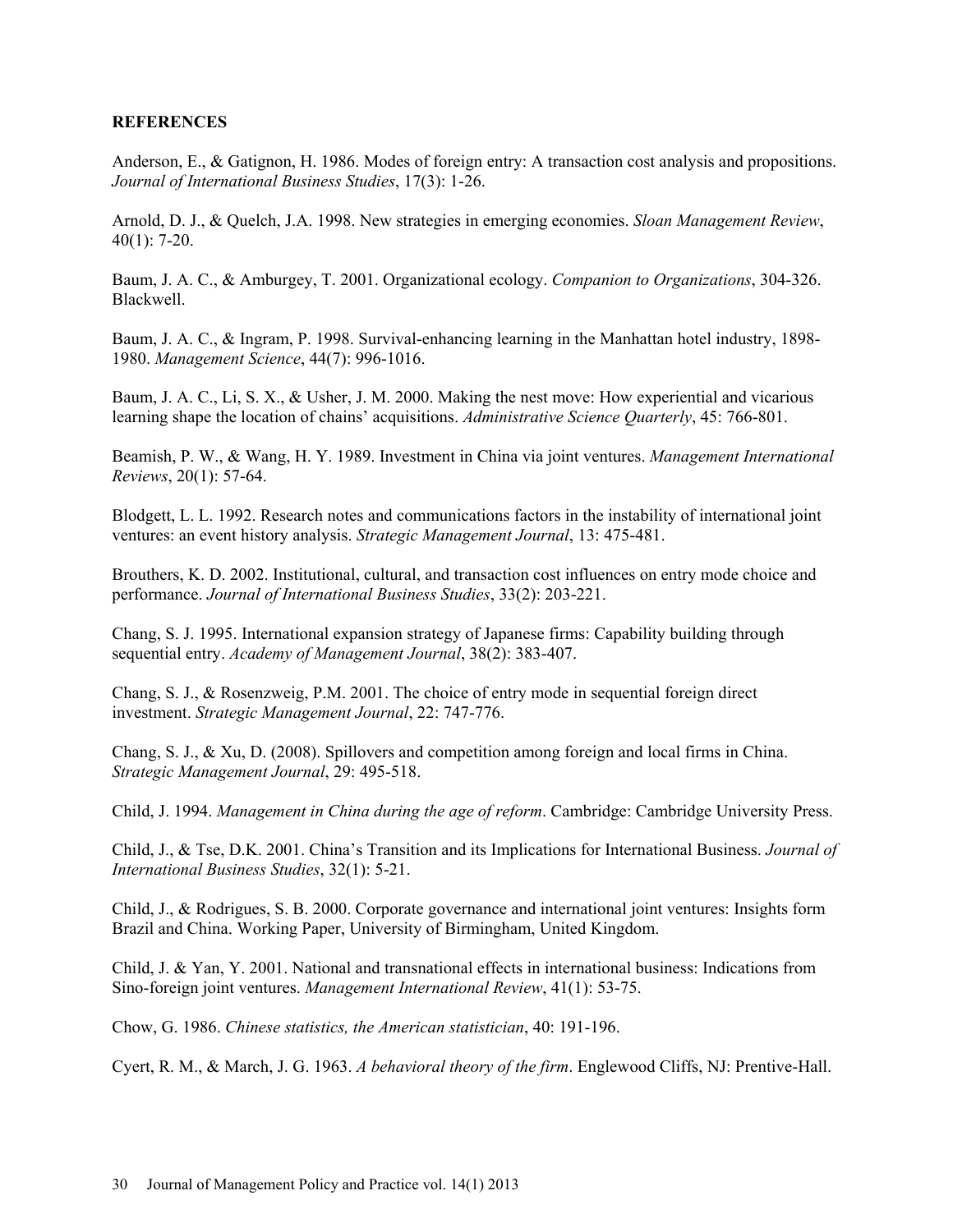Das, T. K., & Teng, B. S. (2001). A risk perception model of alliance structuring. *Journal of International Management*, 7(1): 1–29.

Davidson, W. H. 1981. The location of foreign direct investment activity: Country characteristics and experience effects. *Journal of international Business Studies*, 11(1): 9-22.

Delio, A., & Beamish, P.W. 1999. Ownership strategy of Japanese firms: Transactional, institutional, and experience influences. *Strategic Management Journal*, 20: 915-933.

Deng, P. 2001. WFOEs: The most popular entry mode into China. *Business Horizons*, 44 (4): 63-72.

DiMaggio, P. J., & Power, W. W. 1983. The iron cage revisited: Institutional isomorphism and collective rationality in organizational fields. *American Sociological review*, 48: 147-160.

Dussauge, P. & Garrette, B. 1999. Cooperation Strategy: *Competing Successfully through Strategic Alliance*. Chichester: Wiley.

Erramilli, M. K. 1992. Influence of some external and internal environmental factors on foreign market entry mode choice in service firms. *Journal of Business Research*, 25: 263-276.

Fagre, N., & Wells, L. T. 1982. Bargaining power of multinationals and the host governments. *Journal of International Business Studies*, 13: 9-23.

Gantignon, H., & Anderson, E. 1988. The multinational corporation's degree of control over foreign subsidiaries: An empirical test of a transaction cost explanation. *Journal of Law, Economics, and Organization*, 4(2): 305-336.

Gomes-Casseres, B. 1989. Ownership structures of foreign subsidiaries. *Journal of Economic Behavior and Organization* 11: 1-25.

Greve, H. R. 2000. Market niche entry decisions: Competition, learning and strategy in Tokyo banking, 1894-1936. *Academy of Management Journal*, 43: 816-836.

Hamel, G. 1991. Competition for competence and inter-partner learning within international strategic alliances. *Strategic Management Journal*, 12: 83-103.

Haveman, H. A. 1993. Follow the leader: Mimetic isomorphism and entry into new markets. *Administrative Science Quarterly*, 38: 564-592.

Hill, C. W. L. 1990. Cooperation, opportunism, and the invisible hand: Implications for transaction cost theory. *The Academy of Management Review*, 15(3): 500-513.

Hoskisson, R. E., Eden, L., Lau, C.M., & Wright, M. 2000. Strategy in emerging economies. *Academy of Management Journal*, 43(3): 249-267.

Isobe, T., Makino, S., & Montgomery, D.B. 2000. Resource commitment, entry timing, and market performance of foreign direct investments in emerging economies: The case of Japanese international joint ventures in China. *Academy of Management Journal*, 43(3): 468-484.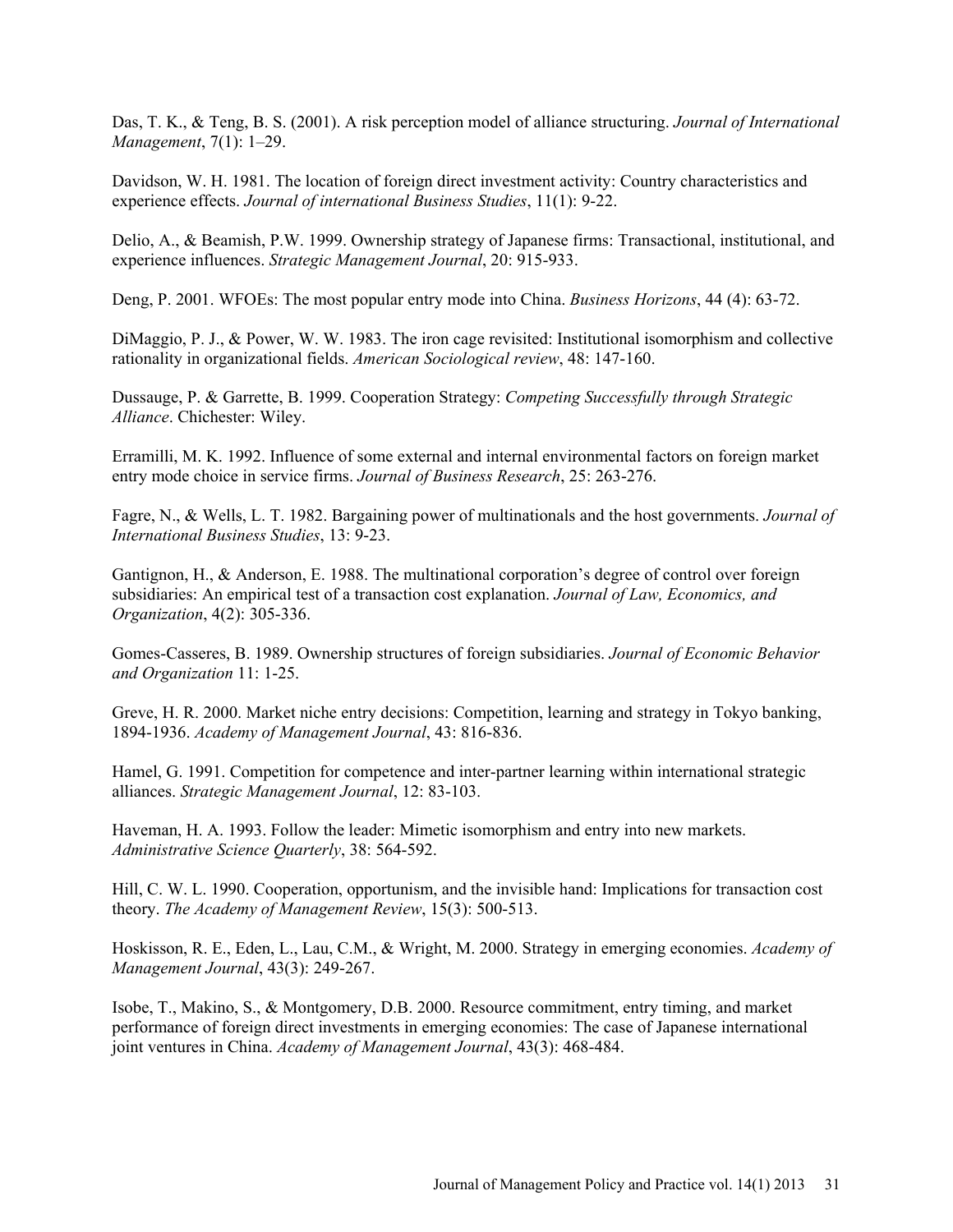Johanson, J., & Vahlne, J. 1977. The internationalization process of the firm: A model of knowledge development and increasing foreign market commitment. *Journal of International Business Studies*, 8: 23-32.

Khanna, T., & Palepu, K. 1997. Why focused strategies may be wrong for emerging markets. *Harvard Business Review*, 75 (4): 41-51.

Kogut, B. 1988. Joint ventures: Theoretical and empirical perspectives. *Strategic Management Journal,* 9: 319-332.

Kogut, B., & Singh, H. 1988. The effect of national culture on the choice of entry mode. *Journal of International Business Studies*, 19(3): 411-432.

Li, J. 1995. Foreign entry and survival: Effects of strategic choices on performance in international markets. *Strategic Management Journal*, 16(5): 333-351.

López-Duarte, C., & Vidal-Suárez, M. M. 2010. External uncertainty and entry mode choice: Cultural distance, political risk and language diversity. *International Business Review*, 19(6): 575-588.

Luo, Y. 1998. Timing of investment and international expansion performance in China. *Journal of International Business Studies*, 29(2): 391-408.

Luo, Y. 2001a. *Strategy, structure, and performance of MNCs in China*. Quotum Books: Westport, Connecticut, London.

Luo, Y. 2001b. Equity sharing in international joint ventures: An empirical analysis of strategic and environmental determinants. *Journal of International Management*, 7: 31-58.

Luo, Y. 2001c. Determinants of entry in an emerging economy: A multilevel approach. *Journal of Management Studies*, 38(3): 2001.

Luo, Y., & O'Connor, N. 1998. Structural changes to foreign direct investment in China: An evolutionary perspective. *Journal of Applied Management Studies*, 7(1).

Martinez, R., & Dacin, M. T. 1999. Efficiency motives and normative forces: Combining transactions costs and institutional logic. *Journal of Management*, 25(1): 75-96.

Meyer, K. E. 2001. Institutions, transaction costs, and entry mode choice in eastern Europe. *Journal of International Business Studies*, 32(2): 357-367.

Miner, A. S., & Haunschild, P.R. 1995. Population level learning. *Advances in Organizational Behavior*,  $17:115-166$ 

Nee, V. 1992. Organizational dynamics of market transition: Hybrid forms, property rights and mixed economy in China. *Administrative Science Quarterly*, 37: 1-27.

Nelson, J. M., Tilley, C., & Walker, L. 1998. *Transforming post-communist political economies: Task force on economies in transition, National Research Council*, Washington, DC: National Academy Press.

Nolan, P. 1995. *China's rise; Russia's fall*. London: Macmillan.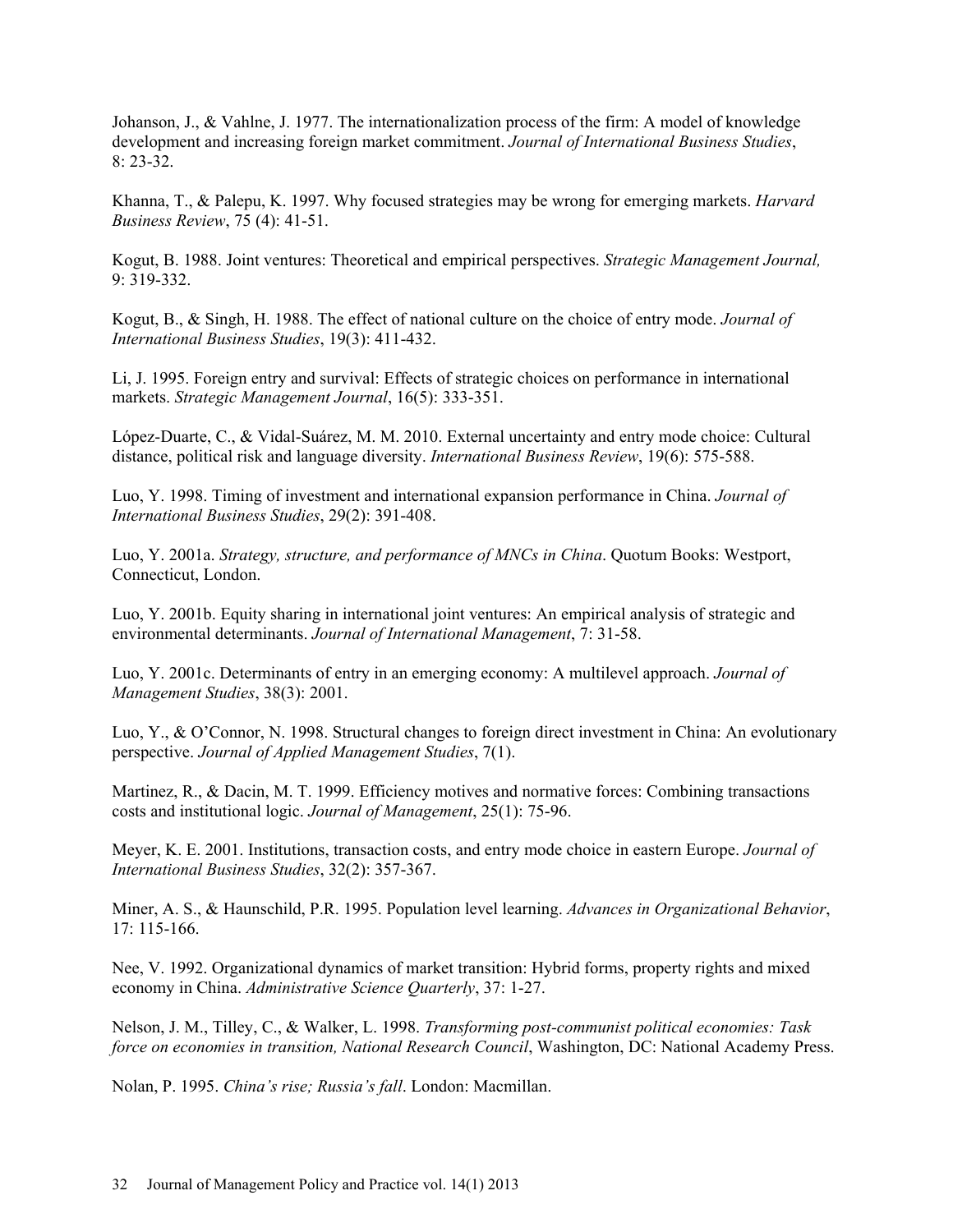North, D. C. 1990. *Institutions, institutional change and economic performance*. Cambridge: Cambridge University Press.

Olk, P. 1997. The effect of partner differences on the performance of R&D consortia. In: Beamish, P.W., Killing, J.P. (Eds.). *Cooperative Strategies: North American Perspectives*. New Lexington Press, San Francisco, 133-159.

Pan, Y. 1996. Influences on foreign equity ownership level in joint ventures in China. *Journal of international Business Studies*, 27(1): 1-26.

Pan, Y. 1997. The formation of Japanese and U.S. equity joint ventures in China. *Strategic Management Journal*, 18(3): 247-254.

Peng, M. W., & York, A. S. 2001. Behind intermediate performance in export trade: Trade transactions, agents, and resources. *Journal of International Business Studies*, 32(2): 327-346.

Pfeffer, J., & Nowak, P. 1976. Joint ventures and interorganizational interdependence. *Administrative Science Quarterly*, 21: 398-418.

Roberts, P. W., & Greenwood, R. 1997. Integrating transaction cost and institutional theories: Toward a constrained-efficiency framework for understanding organizational design adoption. *Academy of Management Review*, 22(2): 346-373.

Root, F. R. 1988. Environmental risks and the bargaining power of multinational corporations. *International Trade Journal*, Fall: 111-124.

Shan, W. 1991. Environmental risks and joint venture sharing arrangements. *Journal of International Business Studies,* 22(4): 555-578.

Shenkar, O., & Von Glinow, M.A. 1994. Paradoxes of organization theory and research: using the case of China to illustrate national contingency. *Management Science*, 30: 56-71.

Tan, J. 2005. Venturing in turbulent water: A historical perspective of economic reform and entrepreneurial transformation. *Journal of Business Venturing*, 20: 689-704.

Thompson, J. D. 1967. *Organizations in Action*. New York: McGraw-Hill.

UNCTAD (United Nations Conference on Trade and Development). 2009. World Investment Prospects Survey 2009-2011. New York and Geneva.

Vanhonacker, W. 1997. Entering China: An unconventional approach. *Harvard Business Review*, March-April: 130-140.

Williamson, O. E. 1975. *Markets and hierarchies: Analysis and anti-trust implications*. New York: Free Press.

Williamson, O. E. 1979. Transaction cost economics: The governance of contractual relations. *Journal of Law and Economics*, 22: 233-261.

Williamson, O. E. 1985. *The economic institutions of capitalism*. New York: Free Press.